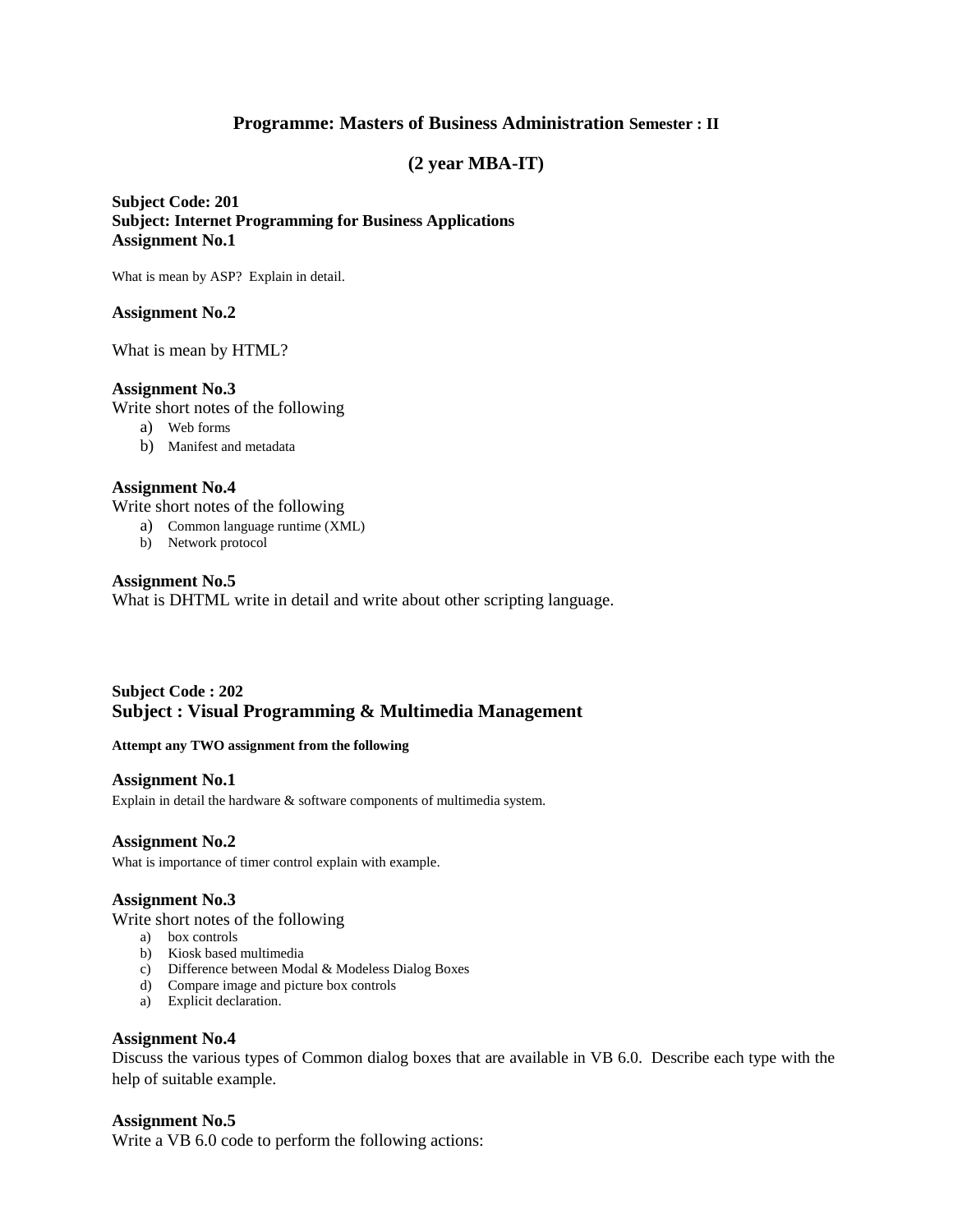i) To print values from the immediate window when the application is in the break mode.

ii) To print the immediate window from within the application.

**Subject Code: 203 Analysis & Design of Information Systems Subject : Attempt any TWO assignment from the following**

**Assignment No.1**  Define system. Discuss the characteristics and elements of the system. **Assignment No.2**  Explain waterfall model of software development. **Assignment No.3 Write any two short notes of the following**

- e) Hardware and software selection
- f) MIS
- g) Data Dictionary
- h) CASE
- i) role of system analyst

**Assignment No.4** Define feasibility studies, why and what are feasibility studies.

**Assignment No.5** What are fact finding techniques? Write in detail.

**Subject Code : 204 Subject : Business Accounting Attempt any TWO assignment from the following Assignment No.1**  What are the different types of financial accounts? Explain rules of Journalizing with examples.

**Assignment No.2** 

Discuss the advantages and limitations of 'Standard costing.'

# **Assignment No.3**

# **Write any two short notes of the following**

- j) Going concern
- k) Depreciation
- l) Merits and demerits of budgetary control
- m) Standard costing